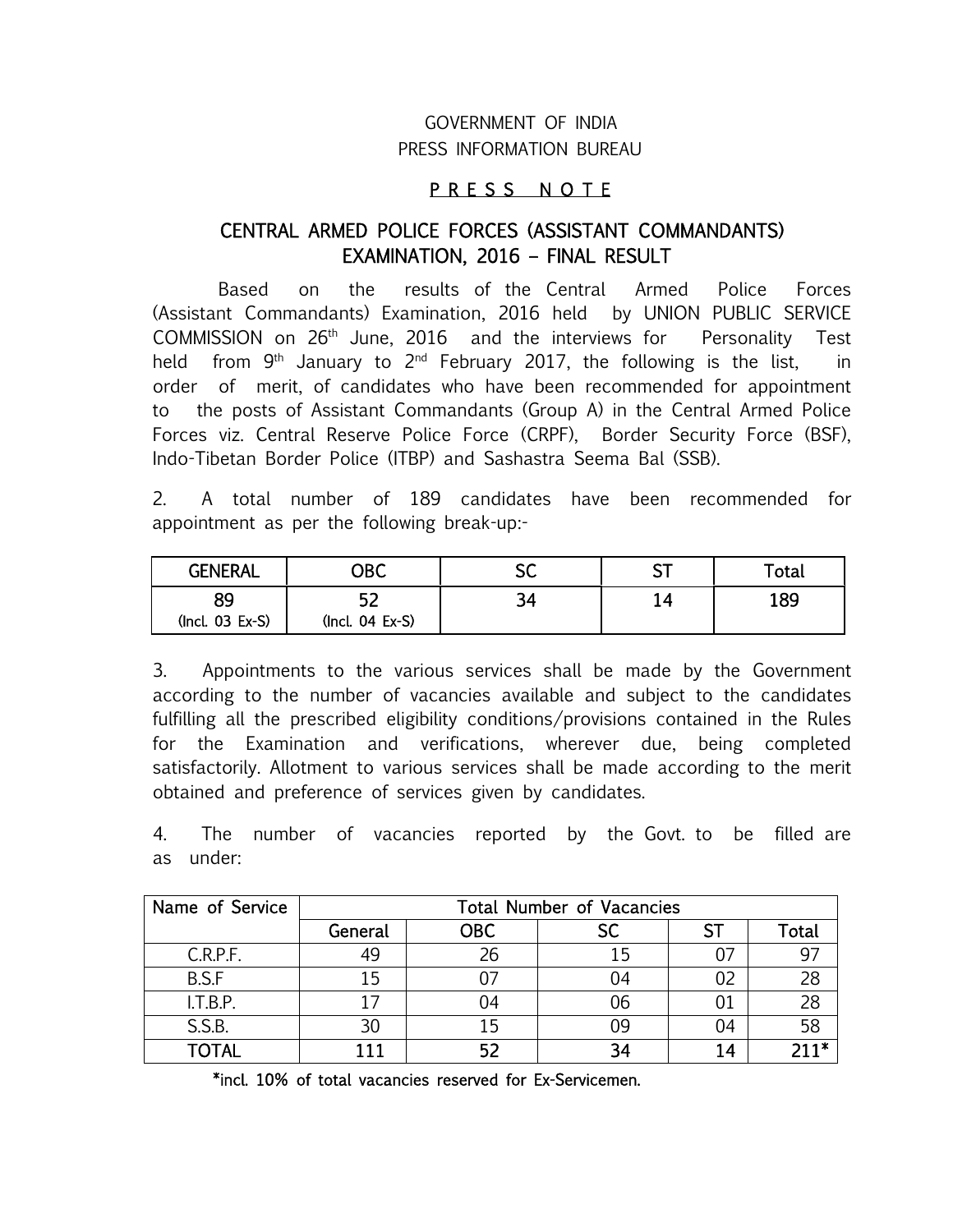5. The candidature of 22 recommended candidates with following Roll Nos. is provisional:

| 0012728 | 0027660 |                   | 0049596   0078286 | 0175432 0196991 |         |
|---------|---------|-------------------|-------------------|-----------------|---------|
| 0013184 | 0032667 |                   | 0051588   0082329 | 0176808         | 0211625 |
| 0013583 | 0034117 | 0053510   0109297 |                   | 0186662         |         |
| 0021366 | 0041625 | 0055124           | 0172407           | 0194114         |         |

6. In accordance with Rule 16 (4) and (5) of the Central Armed Police Forces (Assistant Commandants) Examination, 2016, the Commission is maintaining a consolidated Reserve List of candidates ranking in order of merit below the last recommended candidate under respective categories which are as under:

| <b>GENERAL</b> | OBC      | cr<br>ЭČ           | r <del>- 1</del><br>، ب | <b>TOTAL</b> |
|----------------|----------|--------------------|-------------------------|--------------|
| רר<br>--       | חר<br>ΔV | $\mathbf{A}$<br>UL | 00                      | --           |

7. Union Public Service Commission has a 'Facilitation Counter' near Examination Hall Building in its Campus. Candidates may obtain any information /clarification regarding their Examination/recruitments on working days between 10:00 hours to 1700 hours in person or over Telephone Nos. 011-23385271/ 23381125. The result will also be available on the U.P.S.C. Website i.e. http//www.upsc.gov.in. However, marks are likely to be available on the website within 15 days from the date of declaration of Result.

….Contd….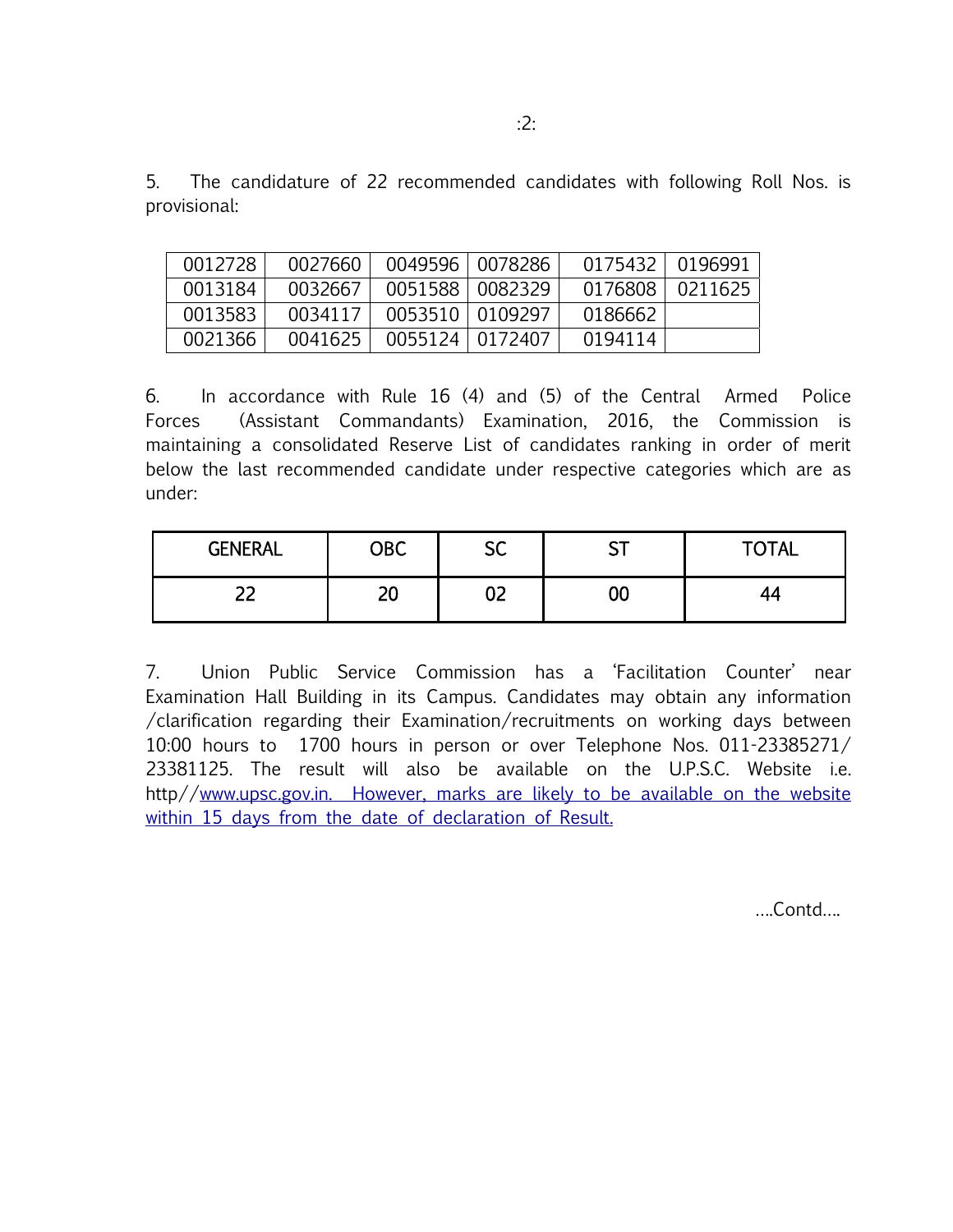-------------------------------------------- S.NO. ROLLNO NAME -------------------------------------------- 1 0167417 SAGAR KUMAR 2 0066387 SAUMYA 3 0194114 PARTHASARATHY S P 4 0066530 AJAY 5 0028432 MAHENDRA PRATAP SINGH VISEN 6 0241030 ARJUN SINGH KADIAN 7 0169897 JACKWIN SENO 8 0011890 GAUSH ALAM 9 0011143 SWAPNIL PAWAR 10 0227234 ABHINAV SINGH 11 0271157 ALOK SINGH 12 0065715 VYOM BHARADVAJ 13 0080568 SUMIT MALIK 14 0109297 POFALE SARANG BHANUDAS 15 0095315 NITIN GAUTAM 16 0005581 RAJESH K 17 0012904 AGAM SINGH BEDI 18 0105571 AKOLKAR RAKESH MAHADEV 19 0090500 ANKUSH KUMAR 20 0164165 SURAJ KUMAR RAI 21 0236369 ARPIT MALHOTRA 22 0197481 DINESH KUMAR 23 0114450 DHOK GUNJAN PRAYAG 24 0062337 AVINASH SINGH 25 0174871 SHAH MOHD IMRAN MOHD IRFAN 26 0181028 AJAY KUMAR YADAV 27 0159547 SUDHANSHU SHEKHAR 28 0023452 VINIL GUPTA 29 0103534 PANKAJ KISHORE 30 0025880 GAURAV PORWAL 31 0224467 NEHA HARISHACHANDRA PATIL 32 0055100 ABHYUDAY NIMBA SALUNKHE 33 0003790 DAVE DEEP NILESHKUMAR 34 0000748 SHASHI KANT YADAV 35 0111994 KETAN KAILAS SALUNKE 36 0247288 TARANG BANSAL 37 0196927 ANMOL KUMAR SHRIVAS 38 0164005 VIVEK SINGH 39 0090316 VINOD KUMAR M 40 0049961 RAM KARAN SWAMI 41 0234132 SAWANDKAR KIRAN NAMDEVRAO 42 0056087 MANCHALWAR SUDAM HARIVIJAY 43 0139503 ATULESH JHA 44 0016156 ATUL NAGAR 45 0176808 AMIT SINHMAR 46 0113588 SUMIT BHARDWAJ 47 0248652 SANTOSH KUMAR 48 0132404 ROHIT BANSAL 49 0075636 WAGH JAYESH RAJENDRA 50 0091869 SUMIT KUMAR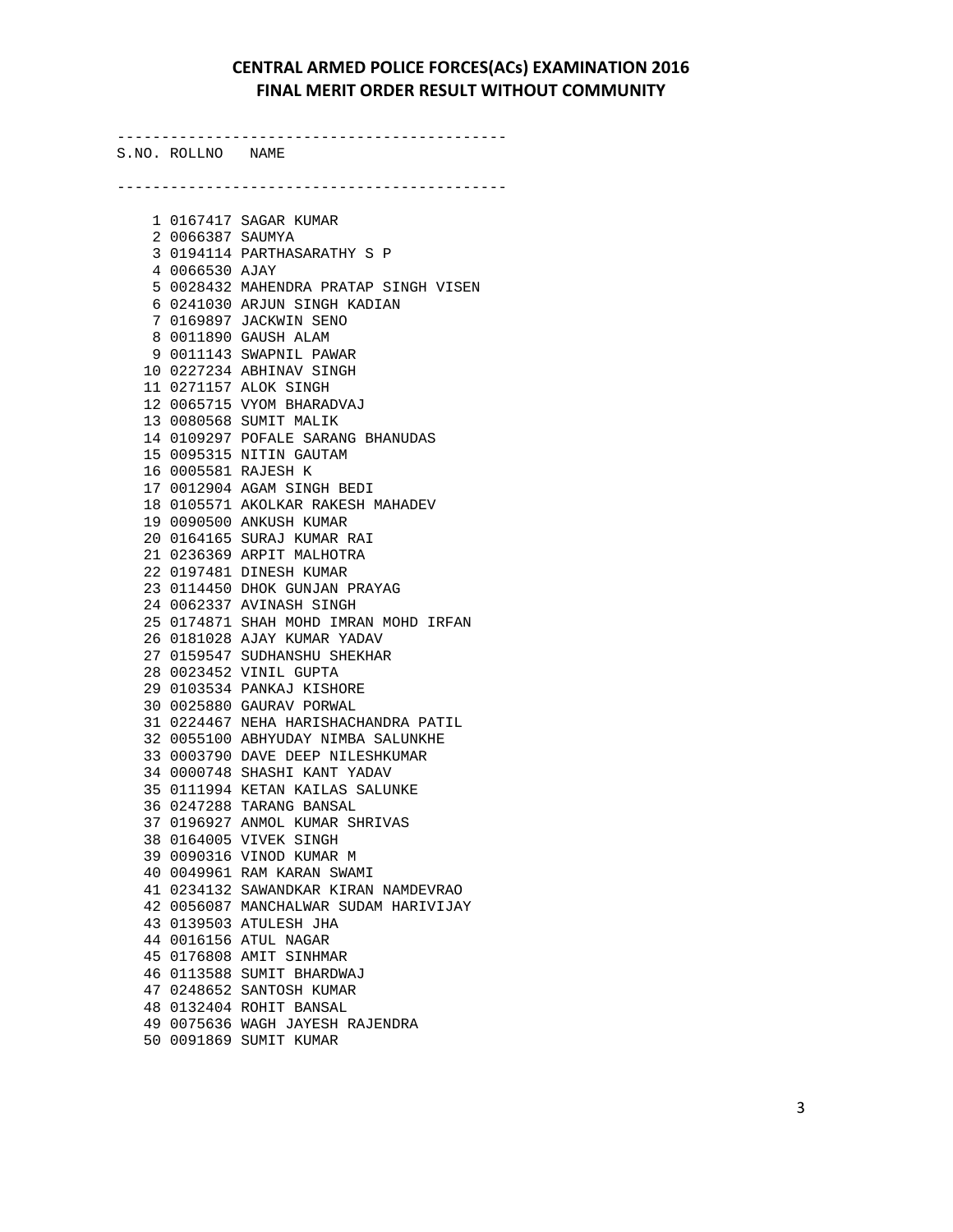S.NO. ROLLNO NAME -------------------------------------------- 51 0004818 DEEPAK BABULAL KARWA 52 0170924 AJAY PAWAR 53 0000146 SASIGANANDHAN K 54 0000147 MADHUR PRAGAT 55 0023254 AVINAV KUMAR 56 0044655 NAMALE BHUSHAN SUDHIR 57 0055871 CHAHAT ARORA 58 0019005 ANKUR JANGHU 59 0128950 VIVEK DHARNIA 60 0032667 ANUJ MEHTA 61 0200571 SHARATH CHANDRA ARROJU 62 0003842 RAHUL GAUR 63 0027660 GYANENDRA KUMAR GIRI 64 0071150 RAJAT KUMAR SINGH 65 0077701 DHIRAJ SINGH 66 0110224 AKSEER KHAN 67 0046749 APOORVA ANAND 68 0187867 UJJWAL SHARMA 69 0019119 RAHUL KHASA 70 0145419 ANIMESH KUMAR OJHA 71 0179852 ABHISHEK RATHORE 72 0269229 VINEETA 73 0211625 DEORE AADITYA PRAKASH 74 0130226 SHASHANK MISHRA 75 0175432 PARSHANT SINGLA 76 0156008 PANKAJ SETHI 77 0049596 AJEET KUMAR 78 0131347 SUMEET HARIT 79 0153639 SHYOPAT RAM 80 0026698 VISHAL BALU BINNAR 81 0002979 HIMANSHI NAGPAL 82 0171346 ABHINAY CHAUDHARY 83 0012980 ARPIT KUMAR 84 0036896 SACHIN YADAV 85 0058447 SUNIL BABASO HAJARE 86 0021833 ABHILASH GAIROLA 87 0221763 AJITH AUGUSTINE BENNY 88 0086024 KHADE MITESH ARJUN 89 0016840 AALIND SHRIVASTAVA 90 0055124 SAYYADBASHA A SIKANDAR 91 0027555 ANNAPUREDDY SANDEEP REDDY 92 0195857 PRATEEK DAGAR 93 0040793 ATUL KUMAR MAURYA 94 0063009 VIJAYA RAGAVAN S 95 0082984 AZAD SINGH 96 0065835 SOHAIL LIYAKAT 97 0069401 GAURAV CHAMUNDA GAUTAM 98 0061549 AKASH PURI GOSWAMI 99 0014164 KARAN 100 0118026 HARSHIT

--------------------------------------------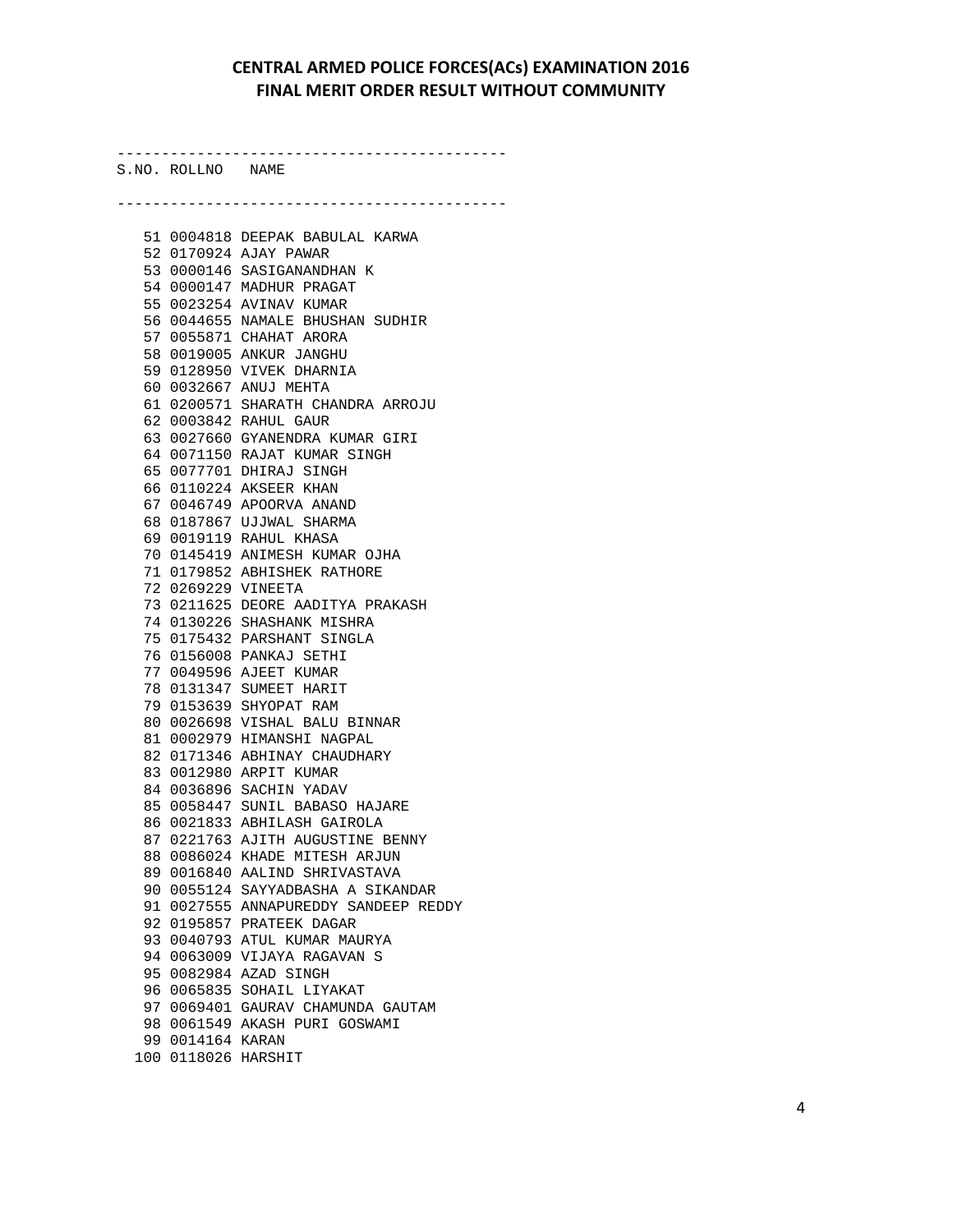S.NO. ROLLNO NAME -------------------------------------------- 101 0002610 GACHCHI NARENDRA GOPALKRISHNA 102 0251157 NITIN PAL 103 0189992 AJAY JAIN 104 0148615 KADAM NIKETAN BANSILAL 105 0218337 BABAR ABHIJIT KAILAS 106 0018643 SHRIKANT SINGH 107 0008511 VIKRANT VEDWAN 108 0047068 PRAKRITI 109 0186573 SANDEEP KUMAR KESHRI 110 0134135 JYOTIRADITYA KUMAR 111 0013630 RAJESH JAKHAR 112 0018877 PRASHASTH BALIJEPALLY VELUGU 113 0216454 NAVEEN KUMAR 114 0028467 THARUN S 115 0000844 RAHUL SOLANKI 116 0000032 MUHAMMED UNAIS U 117 0163246 DHOOT SAIPRASAD KIRANKUMAR 118 0041625 ABU SAIFEE MURTAZA 119 0042091 NALAWADE PRASAD SHIVADAS 120 0206440 KRISHNA KANTH PATEL 121 0053142 RAJESH PRASAD 122 0187273 DEEPAK KUMAR 123 0147798 MUDASSAR ALI 124 0253443 MD ALTAB HUSSAIN 125 0125557 TARUN KHAJURIA 126 0160803 AVINASH KUMAR DEEPAK 127 0034376 DADAS BAPURAO BIRA 128 0166004 NIKHIL AKHAWAT 129 0130093 NARALA RAVINDRA REDDY 130 0146084 ARJUN PANDIAN 131 0053510 NAVEN KUMAR T 132 0006724 HEMANT SEERVI 133 0014470 TANIYA SINGLA 134 0003681 AZIMUL HAQUE 135 0101859 PRASHANT KUMAR 136 0163528 AKASH SINGH 137 0026155 RAVI KUMAR 138 0021514 VIKRAM BAHADUR 139 0078286 AMANDEEP 140 0021366 VAIBHAV CHAUHAN 141 0003058 CHITRANSHU GAUTAM 142 0028704 ABHISHEK SHIRRA 143 0012728 BHAVESH DHANWANT 144 0034117 JITENDRA SINGH 145 0156329 JATINDER CHAUHAN 146 0014260 KAILASH CHAND MEENA 147 0141901 PRABHROSE SINGH 148 0250738 AJAY SINGH MEENA 149 0243630 SANGHSHEEL PRIYADARSHI 150 0024869 ATUL KUMAR GURSARAIYA

--------------------------------------------